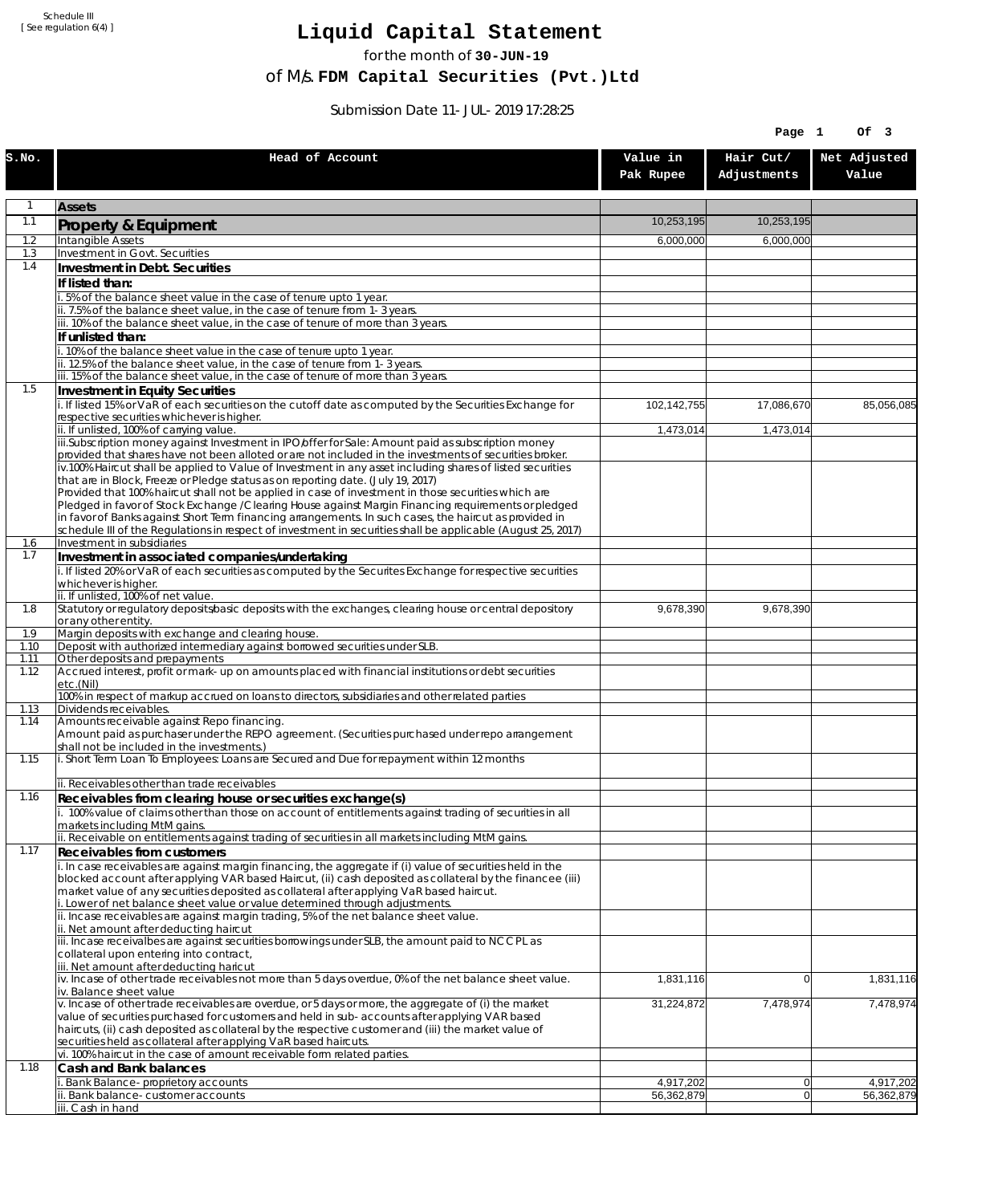Schedule III [ See regulation 6(4) ]

## **Liquid Capital Statement**

for the month of **30-JUN-19**

of M/s. **FDM Capital Securities (Pvt.)Ltd**

Submission Date 11-JUL-2019 17:28:25

|                |                                                                                                                                                                                                                                                                                                                                                                                                                                                                                                                                                                                                                                                                                                                                                                                                             |                       | Page 2                   | Of 3                  |
|----------------|-------------------------------------------------------------------------------------------------------------------------------------------------------------------------------------------------------------------------------------------------------------------------------------------------------------------------------------------------------------------------------------------------------------------------------------------------------------------------------------------------------------------------------------------------------------------------------------------------------------------------------------------------------------------------------------------------------------------------------------------------------------------------------------------------------------|-----------------------|--------------------------|-----------------------|
| S.NO.          | Head of Account                                                                                                                                                                                                                                                                                                                                                                                                                                                                                                                                                                                                                                                                                                                                                                                             | Value in<br>Pak Rupee | Hair Cut/<br>Adjustments | Net Adjusted<br>Value |
| 1.19           | <b>Total Assets</b>                                                                                                                                                                                                                                                                                                                                                                                                                                                                                                                                                                                                                                                                                                                                                                                         | 223,883,423           | 51,970,243               | 155,646,256           |
| $\overline{2}$ | Liabilities                                                                                                                                                                                                                                                                                                                                                                                                                                                                                                                                                                                                                                                                                                                                                                                                 |                       |                          |                       |
| 2.1            | Trade Payables                                                                                                                                                                                                                                                                                                                                                                                                                                                                                                                                                                                                                                                                                                                                                                                              |                       |                          |                       |
|                | Payable to exchanges and clearing house<br>. Payable against leveraged market products                                                                                                                                                                                                                                                                                                                                                                                                                                                                                                                                                                                                                                                                                                                      |                       |                          |                       |
|                | iii. Payable to customers                                                                                                                                                                                                                                                                                                                                                                                                                                                                                                                                                                                                                                                                                                                                                                                   | 56,179,509            | $\overline{0}$           | 56,179,509            |
| 2.2            | <b>Current Liabilities</b>                                                                                                                                                                                                                                                                                                                                                                                                                                                                                                                                                                                                                                                                                                                                                                                  |                       |                          |                       |
|                | Statutory and regulatory dues<br>ii. Accruals and other payables                                                                                                                                                                                                                                                                                                                                                                                                                                                                                                                                                                                                                                                                                                                                            |                       |                          |                       |
|                | ii. Short-term borrowings                                                                                                                                                                                                                                                                                                                                                                                                                                                                                                                                                                                                                                                                                                                                                                                   |                       |                          |                       |
|                | iv. Current portion of subordinated loans                                                                                                                                                                                                                                                                                                                                                                                                                                                                                                                                                                                                                                                                                                                                                                   |                       |                          |                       |
|                | v. Current portion of long term liabilities<br>vi. Deferred Liabilities                                                                                                                                                                                                                                                                                                                                                                                                                                                                                                                                                                                                                                                                                                                                     |                       |                          |                       |
|                | vii. Provision for bad debts                                                                                                                                                                                                                                                                                                                                                                                                                                                                                                                                                                                                                                                                                                                                                                                |                       |                          |                       |
|                | viii. Provision for taxation                                                                                                                                                                                                                                                                                                                                                                                                                                                                                                                                                                                                                                                                                                                                                                                |                       |                          |                       |
| 2.3            | ix. Other liabilities as per accounting principles and included in the financial statements<br>Non-Current Liabilities                                                                                                                                                                                                                                                                                                                                                                                                                                                                                                                                                                                                                                                                                      |                       |                          |                       |
|                | i. Long-Term financing                                                                                                                                                                                                                                                                                                                                                                                                                                                                                                                                                                                                                                                                                                                                                                                      |                       |                          |                       |
|                | a. Long-Term financing obtained from financial instituion: Long term portion of financing obtained from<br>a financial institution including amount due against finance lease                                                                                                                                                                                                                                                                                                                                                                                                                                                                                                                                                                                                                               |                       |                          |                       |
|                | b. Other long-term financing<br>ii. Staff retirement benefits                                                                                                                                                                                                                                                                                                                                                                                                                                                                                                                                                                                                                                                                                                                                               |                       |                          |                       |
|                | iii. Advance against shares for Increase in Capital of Securities broker: 100% haircut may be allowed in<br>respect of advance against shares if:                                                                                                                                                                                                                                                                                                                                                                                                                                                                                                                                                                                                                                                           |                       |                          |                       |
|                | a. The existing authorized share capital allows the proposed enhanced share capital<br>b. Boad of Directors of the company has approved the increase in capital                                                                                                                                                                                                                                                                                                                                                                                                                                                                                                                                                                                                                                             |                       |                          |                       |
|                | c. Relevant Regulatory approvals have been obtained<br>d. There is no unreasonable delay in issue of shares against advance and all regulatory requirements<br>relating to the increase in paid up capital have been completed.                                                                                                                                                                                                                                                                                                                                                                                                                                                                                                                                                                             |                       |                          |                       |
|                | e. Auditor is satisfied that such advance is against the increase of capital.                                                                                                                                                                                                                                                                                                                                                                                                                                                                                                                                                                                                                                                                                                                               |                       |                          |                       |
| 2.4            | iv. Other liabilities as per accounting principles and included in the financial statements<br>Subordinated Loans                                                                                                                                                                                                                                                                                                                                                                                                                                                                                                                                                                                                                                                                                           |                       |                          |                       |
|                | . 100% of Subordinated loans which fulfill the conditions specified by SECP are allowed to be deducted:<br>The Schedule III provides that 100% haircut will be allowed against subordinated Loans which fulfill the<br>conditions specified by SECP. In this regard, following conditions are specified:<br>a. Loan agreement must be executed on stamp paper and must clearly reflect the amount to be repaid<br>after 12 months of reporting period<br>b. No haircut will be allowed against short term portion which is repayable within next 12 months.<br>c. In case of early repayment of loan, adjustment shall be made to the Liquid Capital and revised Liquid<br>Capital statement must be submitted to exchange.<br>ii. Subordinated loans which do not fulfill the conditions specified by SECP |                       |                          |                       |
| 2.5            |                                                                                                                                                                                                                                                                                                                                                                                                                                                                                                                                                                                                                                                                                                                                                                                                             | 56,179,509            | $\mathbf{0}$             | 56.179.509            |
| 3              | <b>Total Liabilites</b><br>Ranking Liabilities Relating to:                                                                                                                                                                                                                                                                                                                                                                                                                                                                                                                                                                                                                                                                                                                                                 |                       |                          |                       |
| 3.1            | Concentration in Margin Financing                                                                                                                                                                                                                                                                                                                                                                                                                                                                                                                                                                                                                                                                                                                                                                           |                       |                          |                       |
|                | The amount calculated client-to- client basis by which any amount receivable from any of the                                                                                                                                                                                                                                                                                                                                                                                                                                                                                                                                                                                                                                                                                                                |                       |                          |                       |
|                | financees exceed 10% of the aggregate of amounts receivable from total financees.                                                                                                                                                                                                                                                                                                                                                                                                                                                                                                                                                                                                                                                                                                                           |                       |                          |                       |
| 3.2            | Concentration in securites lending and borrowing                                                                                                                                                                                                                                                                                                                                                                                                                                                                                                                                                                                                                                                                                                                                                            |                       |                          |                       |
|                | The amount by which the aggregate of:<br>(i) Amount deposited by the borrower with NCCPL                                                                                                                                                                                                                                                                                                                                                                                                                                                                                                                                                                                                                                                                                                                    |                       |                          |                       |
|                | (Ii) Cash margins paid and<br>(iii) The market value of securities pledged as margins exceed the 110% of the market value of shares                                                                                                                                                                                                                                                                                                                                                                                                                                                                                                                                                                                                                                                                         |                       |                          |                       |
|                | borrowed                                                                                                                                                                                                                                                                                                                                                                                                                                                                                                                                                                                                                                                                                                                                                                                                    |                       |                          |                       |
| 3.3            | Net underwriting Commitments                                                                                                                                                                                                                                                                                                                                                                                                                                                                                                                                                                                                                                                                                                                                                                                |                       |                          |                       |
|                | (a) in the case of right issuse: if the market value of securites is less than or equal to the subscription<br>price; the aggregate of:                                                                                                                                                                                                                                                                                                                                                                                                                                                                                                                                                                                                                                                                     |                       |                          |                       |
|                | (i) the 50% of Haircut multiplied by the underwriting commitments and                                                                                                                                                                                                                                                                                                                                                                                                                                                                                                                                                                                                                                                                                                                                       |                       |                          |                       |
|                | (ii) the value by which the underwriting commitments exceeds the market price of the securities.<br>In the case of rights issuse where the market price of securities is greater than the subscription price, 5% of                                                                                                                                                                                                                                                                                                                                                                                                                                                                                                                                                                                         |                       |                          |                       |
|                | the Haircut multiplied by the net underwriting                                                                                                                                                                                                                                                                                                                                                                                                                                                                                                                                                                                                                                                                                                                                                              |                       |                          |                       |
|                | (b) in any other case: 12.5% of the net underwriting commitments                                                                                                                                                                                                                                                                                                                                                                                                                                                                                                                                                                                                                                                                                                                                            |                       |                          |                       |
| 3.4            | Negative equity of subsidiary                                                                                                                                                                                                                                                                                                                                                                                                                                                                                                                                                                                                                                                                                                                                                                               |                       |                          |                       |
| 3.5            | The amount by which the total assets of the subsidiary (excluding any amount due from the subsidiary)<br>exceed the total liabilities of the subsidiary<br>Foreign exchange agreements and foreign currency positions                                                                                                                                                                                                                                                                                                                                                                                                                                                                                                                                                                                       |                       |                          |                       |
|                | 5% of the net position in foreign currency. Net position in foreign currency means the difference of total                                                                                                                                                                                                                                                                                                                                                                                                                                                                                                                                                                                                                                                                                                  |                       |                          |                       |
|                | assets denominated in foreign cuurency less total liabilities denominated in foreign currency                                                                                                                                                                                                                                                                                                                                                                                                                                                                                                                                                                                                                                                                                                               |                       |                          |                       |
| 3.6<br>3.7     | Amount Payable under REPO<br>Repo adjustment                                                                                                                                                                                                                                                                                                                                                                                                                                                                                                                                                                                                                                                                                                                                                                |                       |                          |                       |
|                |                                                                                                                                                                                                                                                                                                                                                                                                                                                                                                                                                                                                                                                                                                                                                                                                             |                       |                          |                       |